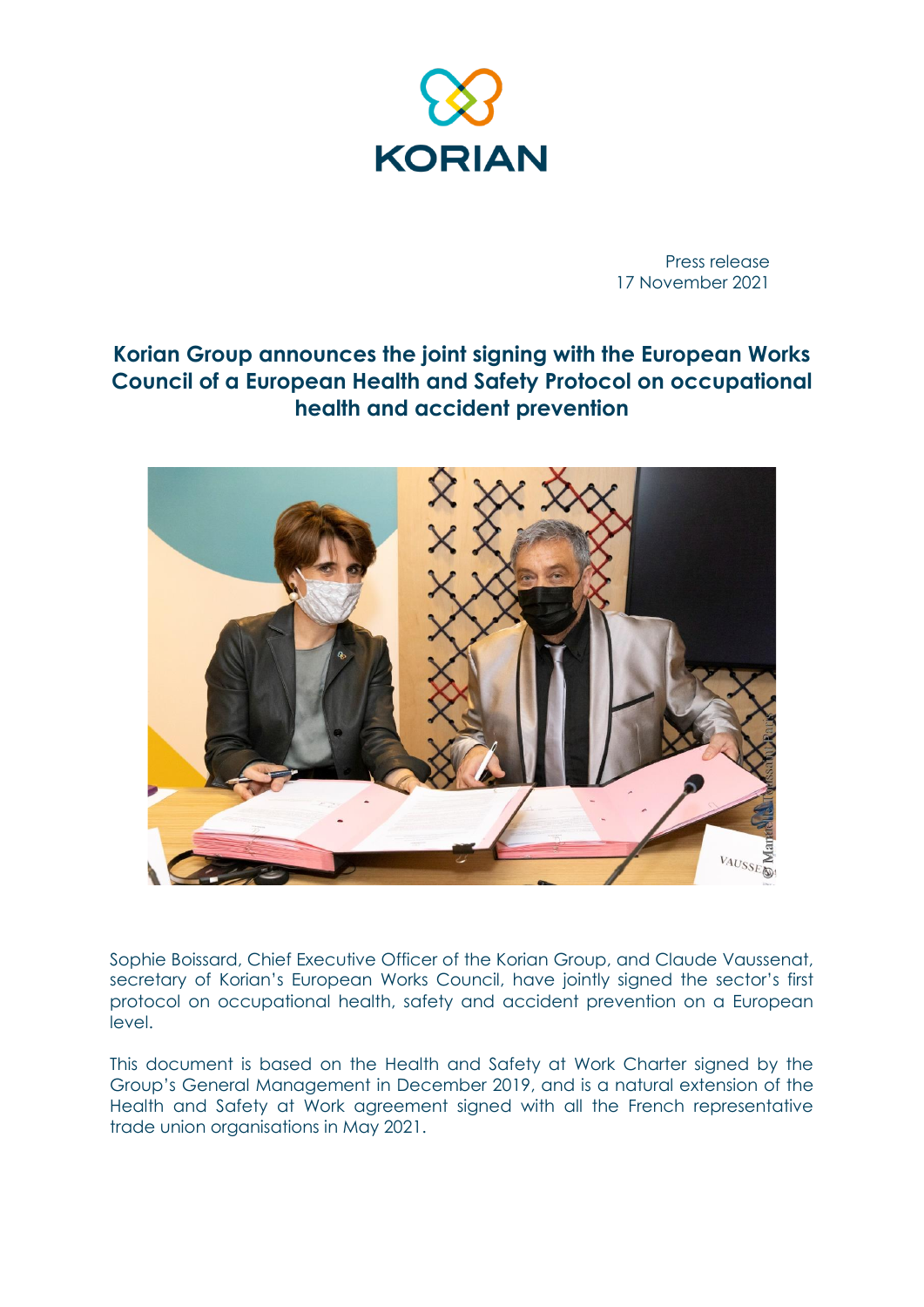

Korian's General Management and the members of the European Works Council wish to act proactively to prevent accidents in the workplace, and to emphasise the need to develop a common culture of health and safety at work that will promote greater awareness of risks by all involved at all levels (Board level, management, employees, staff representatives) with the aim of significantly reducing the number of work-related accidents.

## **In practical terms, the Protocol commits the parties to:**

- Disseminate a culture of workplace health and safety throughout the entire Group with the help of expert teams working closely with our facilities to prevent occupational risks;
- Promote long-term solutions with the aim of improving working conditions in the field, particularly by deploying appropriate equipment and through training;
- Empower employees to take responsibility for their own health and safety within the company;
- Regularly assess occupational risks, monitor indicators, manage action plans and define areas for improvement in order to develop practices;
- Encourage people to remain in work by creating appropriate systems to promote internal mobility;
- Include an assessment of professional risks in all construction and renovation projects, to sustain the approach in the long term.

The protocol is the result of a year of dialogue conducted by a dedicated working group within the European Works Council, and gathers together best practices observed in the various countries in which the Group is present, in compliance with local regulatory obligations relating to health and safety at work. The protocol will be implemented by each country's General Management, and a European monitoring committee will meet twice a year to assess progress.

"*The signing of this protocol is an important step in strengthening social dialogue at the European level, a process which began more than two years ago with the creation of the European Works Council*," says Sophie Boissard, Chief Executive Officer of the Korian Group. "*We are thereby demonstrating our desire to reinforce a key aspect of our social policy, by improving our employees' health and working conditions in order to boost the attractiveness of our professions and also fulfil our social responsibility as an employer. I am very proud that Korian is one of the first companies in its sector, within Europe, to sign such a protocol*."

"*The European Works Council's Health and Safety at Work group has been very active for more than a year, working alongside General Management towards a concrete action plan*," adds Claude Vaussenat, secretary of the European Works Council.